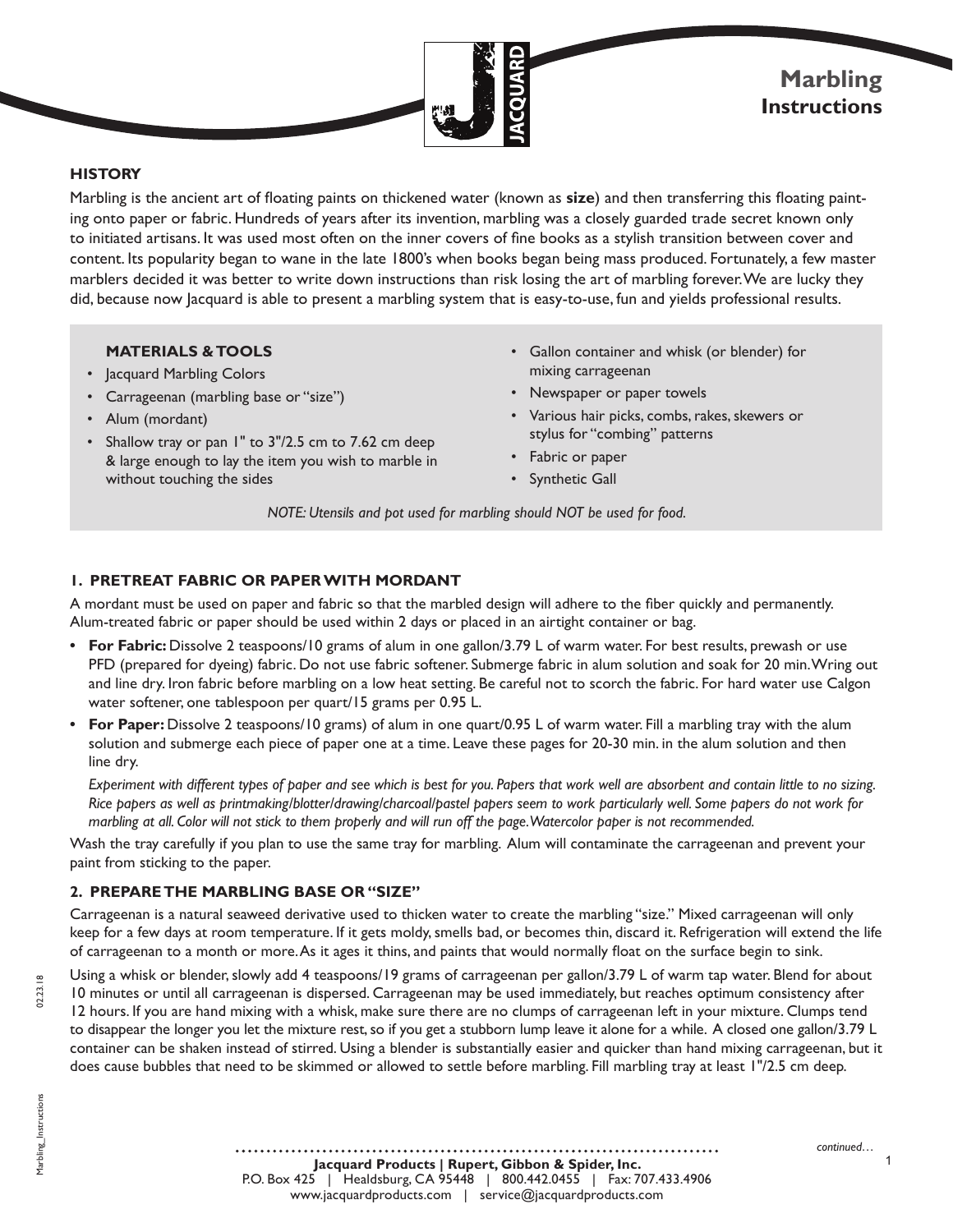## **3. BEFORE YOU MARBLE**

Just before you begin applying paint, clean the "size" of any air bubbles and dust by laying newspaper or a paper towel on the surface and dragging it towards you. Skimming is very important because it removes any "skin" that prevents the paint from spreading evenly. You can apply paint directly from the bottles. If you want to use brushes to flick smaller dots onto the surface, it can be helpful to have small open containers or a palette with wells. This also makes it easier to mix colors. You can get a nice pumpkin orange from mixing the red and yellow, and if you mix the blue and red, you get a different purple than the violet provided in the kit. White is great for mixing and making lighter pastel colors.

## **4. APPLYING THE PAINT TO THE SIZE**

Begin by gently dropping the paint, one drop at a time onto the surface of the marbling base. Do this using an eye dropper, squeeze bottle, straw brush or stylus dipped in paint. Colors can be placed randomly or in patterns. Concentric circles are made by adding drops of different colors to the centers of previous circles ("bullseye" pattern). As you apply the colors you will see a concentrated dot in the middle of each expanding ring of color. If you wait for this concentrated dot to spread evenly before applying the next color, you will get better adhesion and better color separation, especially when making concentric rings.

Each color should spread to the same extent with the exception of black, which spreads the most and is traditionally applied first. This gives the rest of the colors definition and provides good contrast. You should be able to apply the colors in any sequence you want. Usually, the last color will be your dominant color. Experiment with how much paint is applied to the surface for different effects. When large amounts of paint are dripped directly from the bottle, the final colors are very bright and vibrant. When paint is flicked in tiny drops from a straw brush, the colors will be lighter and more pastel. Sometimes if too much paint is on the surface of the size, the print will run, even on paper that was treated with alum. Running color is rarely a problem on fabric.

# **5. USING THE GALL**

Gall is the clear liquid in the squeeze bottle. Rather than using Ox Gall, Jacquard's gall is synthetic. Gall makes the paints float better and spread more on the carrageenan. Add it to the paint to make one color dominate over the others. Gall should not be added directly to any of the paint bottles, as you cannot decrease the amount a color spreads once the gall has been added. Add one drop at a time in a secondary jar or palette until the color spreads as desired. Gall may also be used to create clear holes in the design. The gall is powerful. Do not add it directly to the surface of the size, as it will cause a giant hole to appear in your design. Instead, dilute the gall by putting one or 2 drops into one teaspoon/5 ml of water (adjust concentration to your preference). Then you can add it to your marble to push the colors into tight veins or create little clear voids in the design. Flicking the diluted gall from a toothbrush causes a honeycomb-like effect called "Italian vein." You can also use Gall to make your own marbling colors from regular acrylic paints. Thin the paint to milk consistency and add gall until that color spreads the same as the others. Unfortunately, for colors that spread too much there is nothing that makes them spread less. These colors are not suited for marbling.

## **6. MAKING THE PATTERN**

Typically, the design is achieved by combing the colors that are floating on the size. Here are some patterns to try:

**Stone:** This is the pattern generated when spots of paint are spattered or dropped onto the size without any combing. This is a beautiful effect that may also be used as a beginning for the

combed patterns. Try using different sized applicators, like an eyedropper or straw brush, to make "stones" of different sizes. Gall is very useful for making stones of different sizes from the same color.

**• Snail:** After making a stone pattern, use a stylus or rake to make a spiraled, snail-like pattern.



**• Get-gel (back and forth):** Start with a Stone pattern, then draw through the size with a stylus, up



and down in one direction, then back and forth in the other.

**• Rake Nonpareil:** Start with a Get-gel, then use a rake or comb to draw across it.

Create other patterns by using variations of these basic patterns. Try varying the widths of the teeth in the combs or rakes. Use squiggly lines as you draw through the size instead of straight ones. Combine patterns, such as: Stone on top of Get-gel, Snail on top of nonpareil, etc.

 $\mathfrak{p}$